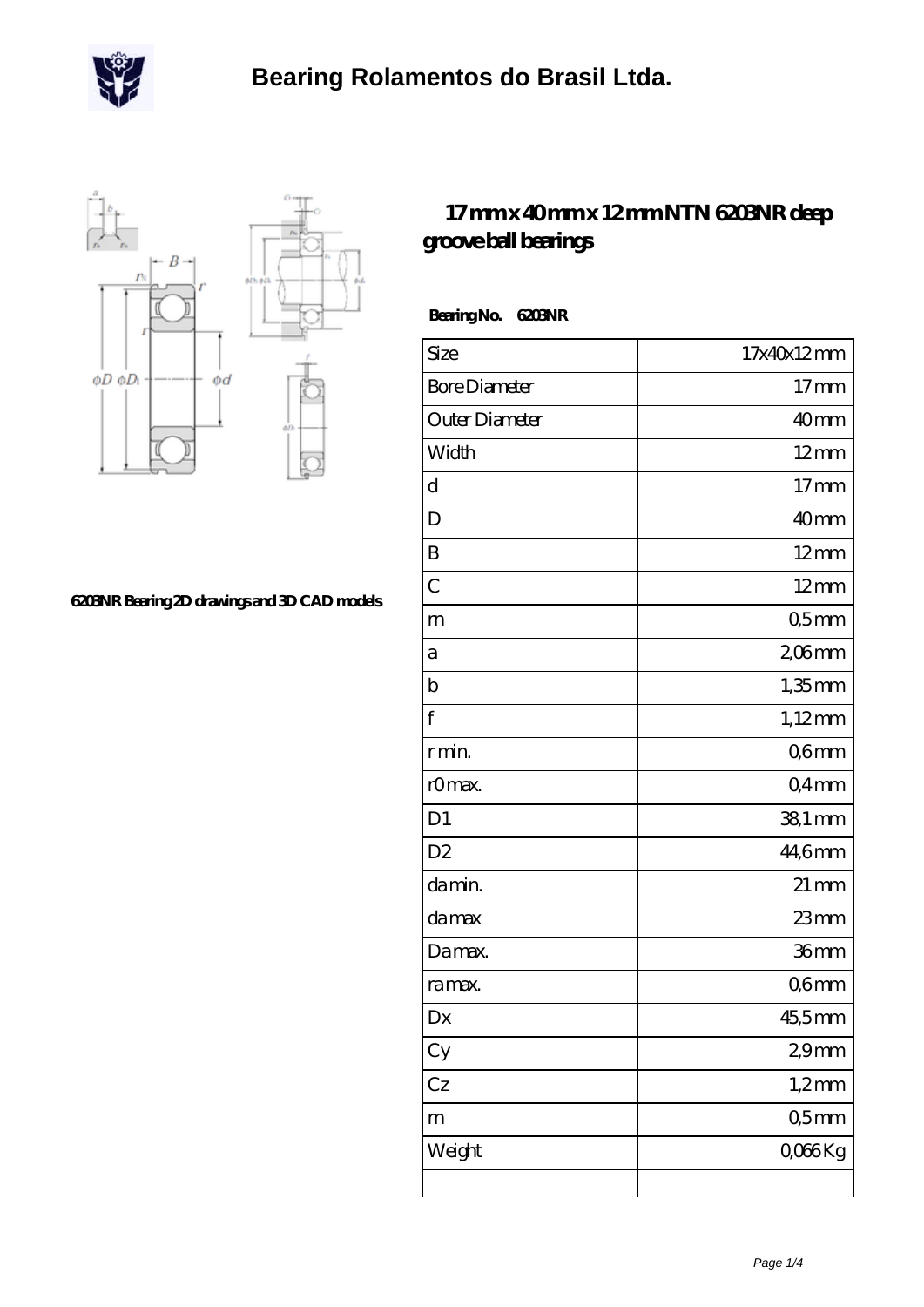

## **[Bearing Rolamentos do Brasil Ltda.](https://m.scottrobertalexander.com)**

| Basic dynamic load rating<br>(C)                 | 9,6kN             |
|--------------------------------------------------|-------------------|
| Basic static load rating (CO)                    | 46kN              |
| (Grease) Lubrication Speed                       | 18000r/min        |
| (Oil) Lubrication Speed                          | $21000$ r/min     |
| amin                                             | 1.9 <sub>mm</sub> |
| amax                                             | $206$ mm          |
| Camin                                            | $292$ mm          |
| Camax                                            | 318mm             |
| rsmin                                            | 06 <sub>mm</sub>  |
| $rN$ s min                                       | 05 <sub>mm</sub>  |
| D3max                                            | 38.1 mm           |
| bmin                                             | $1.35$ mm         |
| bmax                                             | $1.65$ mm         |
| rOmax                                            | $04$ mm           |
| $D4$ max                                         | 446mm             |
| Snap ring reference                              | R40               |
| Radial clearance class                           | <b>CN</b>         |
| Mass                                             | 007kg             |
| Dynamic load, C                                  | 96kN              |
| Static load, CO                                  | 46kN              |
| Fatigue limit load, Cu                           | 021 kN            |
| fO                                               | 128               |
| Nlim (oil)                                       | $21,000$ rpm      |
| Nlim (grease)                                    | 18,000rpm         |
| Min operating temperature,<br>Tmin               | $-20^\circ$ C     |
| Max operating temperature,<br>Tmax               | $120^\circ$ C     |
| Characteristic cage<br>frequency, FTF            | 038Hz             |
| Characteristic rolling<br>element frequency, BSF | 378Hz             |
| Characteristic outer ring                        | 263Hz             |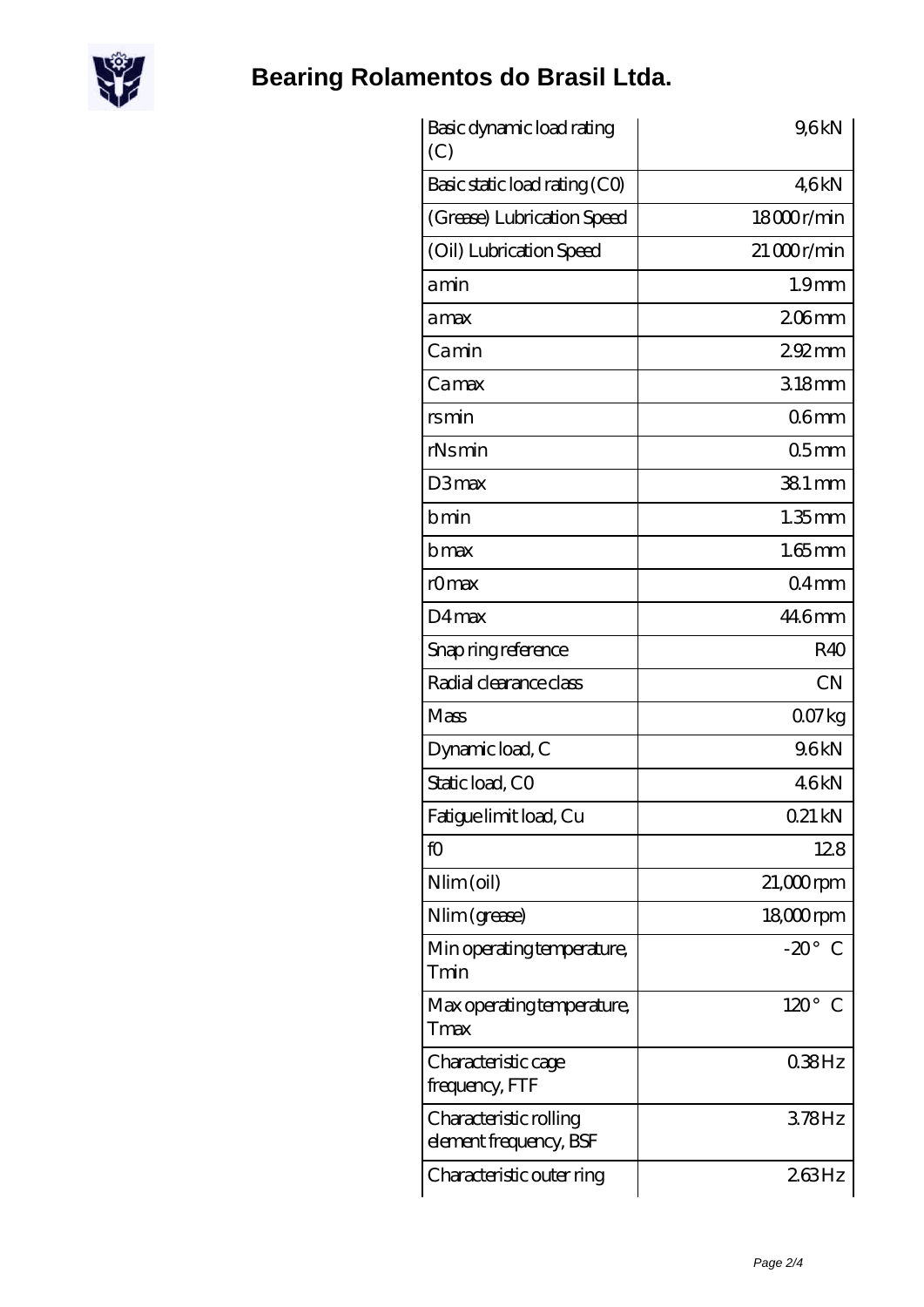

**[Bearing Rolamentos do Brasil Ltda.](https://m.scottrobertalexander.com)**

| frequency, BPFO                              |                                                                                                                                                                                 |
|----------------------------------------------|---------------------------------------------------------------------------------------------------------------------------------------------------------------------------------|
| Characteristic inner ring<br>frequency, BPFI | 437Hz                                                                                                                                                                           |
| damin                                        | $21 \,\mathrm{mm}$                                                                                                                                                              |
| Damax                                        | 36mm                                                                                                                                                                            |
| ra max                                       | 06 <sub>mm</sub>                                                                                                                                                                |
| rNamax                                       | 05 <sub>mm</sub>                                                                                                                                                                |
| Dbmin                                        | $455$ mm                                                                                                                                                                        |
| Category                                     | Single Row Ball Bearings                                                                                                                                                        |
| Inventory                                    | 0 <sup>0</sup>                                                                                                                                                                  |
| Manufacturer Name                            | <b>NTN</b>                                                                                                                                                                      |
| Minimum Buy Quantity                         | N/A                                                                                                                                                                             |
| Weight / Kilogram                            | 0066                                                                                                                                                                            |
| Product Group                                | <b>BOO308</b>                                                                                                                                                                   |
| Enclosure                                    | Open                                                                                                                                                                            |
| Precision Class                              | ABEC 1   ISO PO                                                                                                                                                                 |
| Maximum Capacity / Filling<br>Slot           | No                                                                                                                                                                              |
| Rolling Element                              | <b>Ball Bearing</b>                                                                                                                                                             |
| Snap Ring                                    | Yes                                                                                                                                                                             |
| <b>Internal Special Features</b>             | No                                                                                                                                                                              |
| Cage Material                                | Steel                                                                                                                                                                           |
| Internal Clearance                           | CO-Medium                                                                                                                                                                       |
| Inch - Metric                                | Metric                                                                                                                                                                          |
| Long Description                             | 17MM Bore; 40MM<br>Outside Diameter; 12MM<br>Outer Race Diameter;<br>Open; Ball Bearing; ABEC 1<br>  ISO PO, No Filling Slot;<br>Yes Snap Ring, No Internal<br>Special Features |
| Category                                     | Single Row Ball Bearing                                                                                                                                                         |
| <b>UNSPSC</b>                                | 31171504                                                                                                                                                                        |
| Harmonized Tariff Code                       | 8482105068                                                                                                                                                                      |
| Noun                                         | Bearing                                                                                                                                                                         |